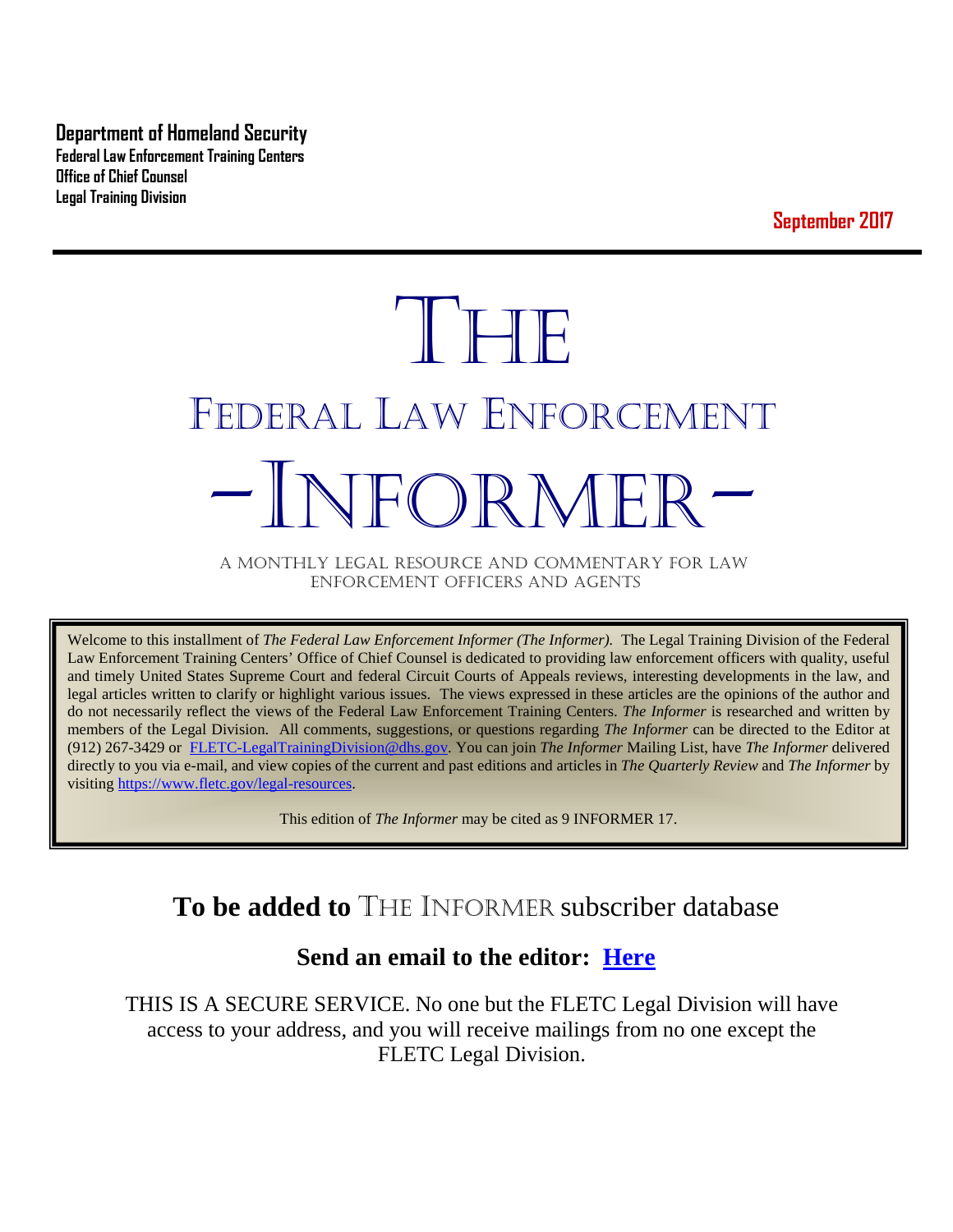## **The Informer – September <sup>2017</sup>**

## **Case Summaries**

## **[Circuit Courts of Appeals](#page-3-0)**

## **[First Circuit](#page-3-1)**

| <b>United States v. Dent:</b> Whether the independent-source exception to the exclusionary<br>rule applied to evidence seized pursuant to a search warrant after the officers initially<br>entered the defendant's apartment without a warrant and conducted a protective sweep4     |
|--------------------------------------------------------------------------------------------------------------------------------------------------------------------------------------------------------------------------------------------------------------------------------------|
| <b>United States v. Delgado-Perez:</b> Whether officers conducted a lawful protective                                                                                                                                                                                                |
| <b>United States v. Belin:</b> Whether the defendant was seized under the Fourth Amendment by<br>an officer's show of authority when he approached the defendant and asked him a question                                                                                            |
| <b>Morse v. Cloutier:</b> Whether officers were entitled to qualified immunity for entering                                                                                                                                                                                          |
| <b>Sixth Circuit</b>                                                                                                                                                                                                                                                                 |
| <b>United States v. Lewis:</b> Whether officers violated the Fourth Amendment by opening<br>the defendant's truck door to see if he could give his intoxicated girlfriend a ride home                                                                                                |
| <b>Seventh Circuit</b>                                                                                                                                                                                                                                                               |
| <b>United States v. Castetter:</b> Whether police officers in Indiana could use GPS<br>location information provided by Michigan police officers to establish probable                                                                                                               |
| <b>United States v. Schreiber:</b> Whether DNA evidence could be admitted against the<br>defendant in a federal prosecution after state charges against the defendant were dismissed                                                                                                 |
| Green v. Newport: Whether an officer was entitled to qualified immunity after he                                                                                                                                                                                                     |
| <b>Eighth Circuit</b>                                                                                                                                                                                                                                                                |
| <b>United States v. Jackson:</b> Whether the defendant had a reasonable expectation of<br>privacy in a cell phone, which he brought into the facility where he was serving a term                                                                                                    |
| <b>United States v. LeBeau:</b> Whether the defendant's consent to search was voluntary and<br>whether the agent's illegal entry into the defendant's hotel room required the suppression                                                                                            |
| Hosea v. City of St. Paul: Whether officers were entitled to qualified immunity on<br>the plaintiff's claim that the officers arrested him without probable cause and that                                                                                                           |
| <b>United States v. Dortch:</b> Whether the defendant was seized under the Fourth Amendment<br>by an officer's show of authority when he approached the defendant and asked him a<br>question, whether the officer had reasonable suspicion to detain and then frisk the defendant13 |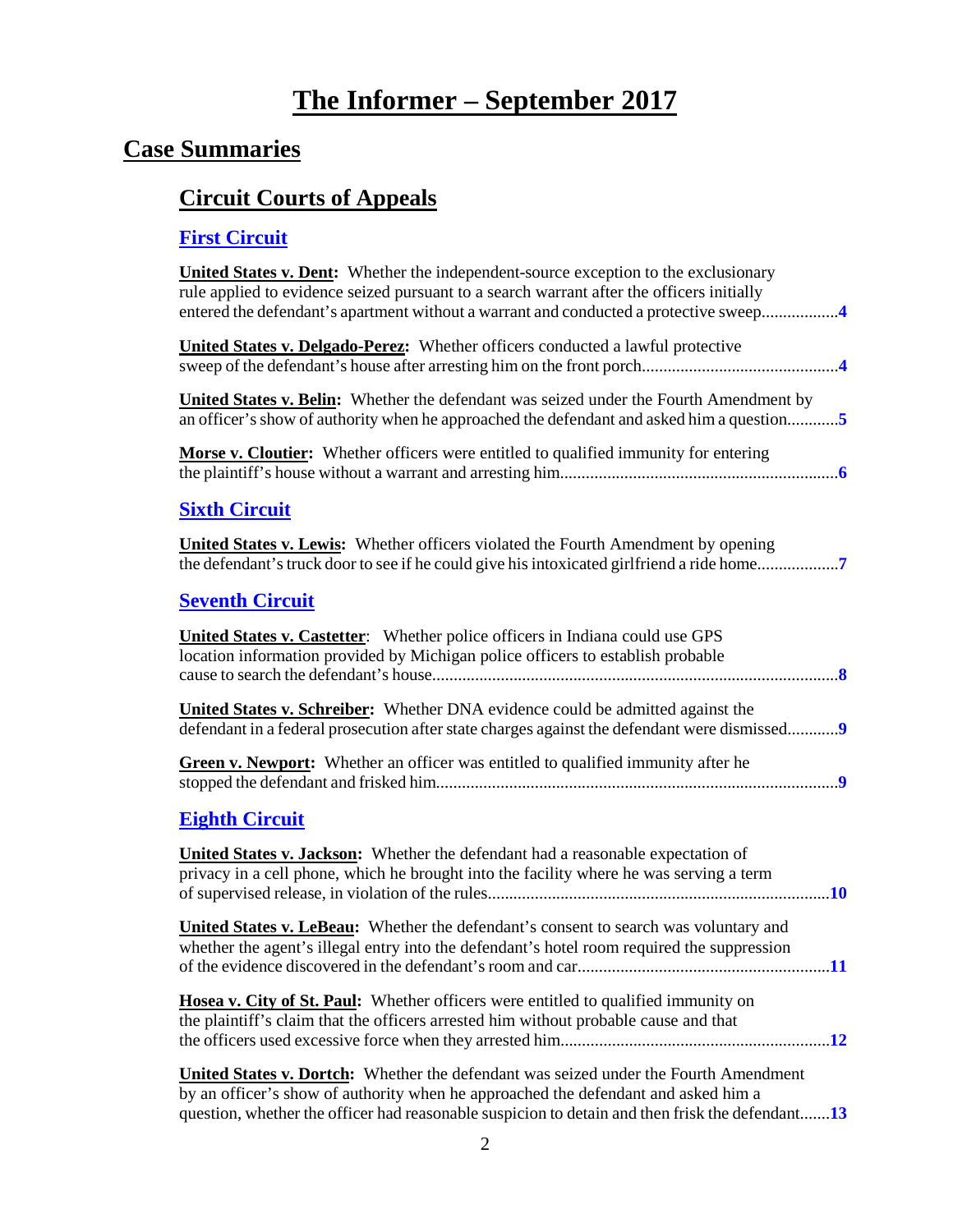| <b>United States v. Long:</b> Whether an unauthorized driver of a rental car, with only |
|-----------------------------------------------------------------------------------------|
| indirect permission to use the car from the authorized driver, had standing to object   |
|                                                                                         |

### **[Tenth Circuit](#page-14-0)**

**United States v. Thompson:** Whether the government can obtain historical cell site location information (CSLI) with a court order obtained pursuant to *§ 2703(d)* of the *Stored Communications Act* (*SCA*) or whether the government must to obtain a warrant based on probable cause...................................................................................................**[15](#page-14-1)**

**United States v. Cone:** Whether an officer unreasonably prolonged the duration of a traffic stop when he asked the defendant questions concerning his criminal history.......................**[15](#page-14-2)**

♦

## **FLETC Informer Webinar Series**

## **1. Thursday October 5, 2017 (2:30 p.m. Eastern Daylight Time)**

**Live Webinar:** Legal Issues on the Use of Force against Small Unmanned Aircraft Systems (sUAS)

Presented by Robert H. Cauthen, Attorney-Advisor / Assistant Division Chief, Federal Law Enforcement Training Centers, Glynco, Georgia.

♦

To participate in this webinar: **<https://share.dhs.gov/informer>**

## **To participate in a FLETC Informer Webinar**

- 1. Click on the link to access the Homeland Security Information Network (HSIN).
- 2. If you have a HSIN account, enter with your login and password information.
- 3. If you do not have a HSIN account click on the button next to "Enter as a Guest."
- 4. Enter your name and click the "Enter" button.
- 5. You will now be in the meeting room and will be able to participate in the event.
- 6. Even though meeting rooms may be accessed before an event, there may be times when a meeting room is closed while an instructor is setting up the room.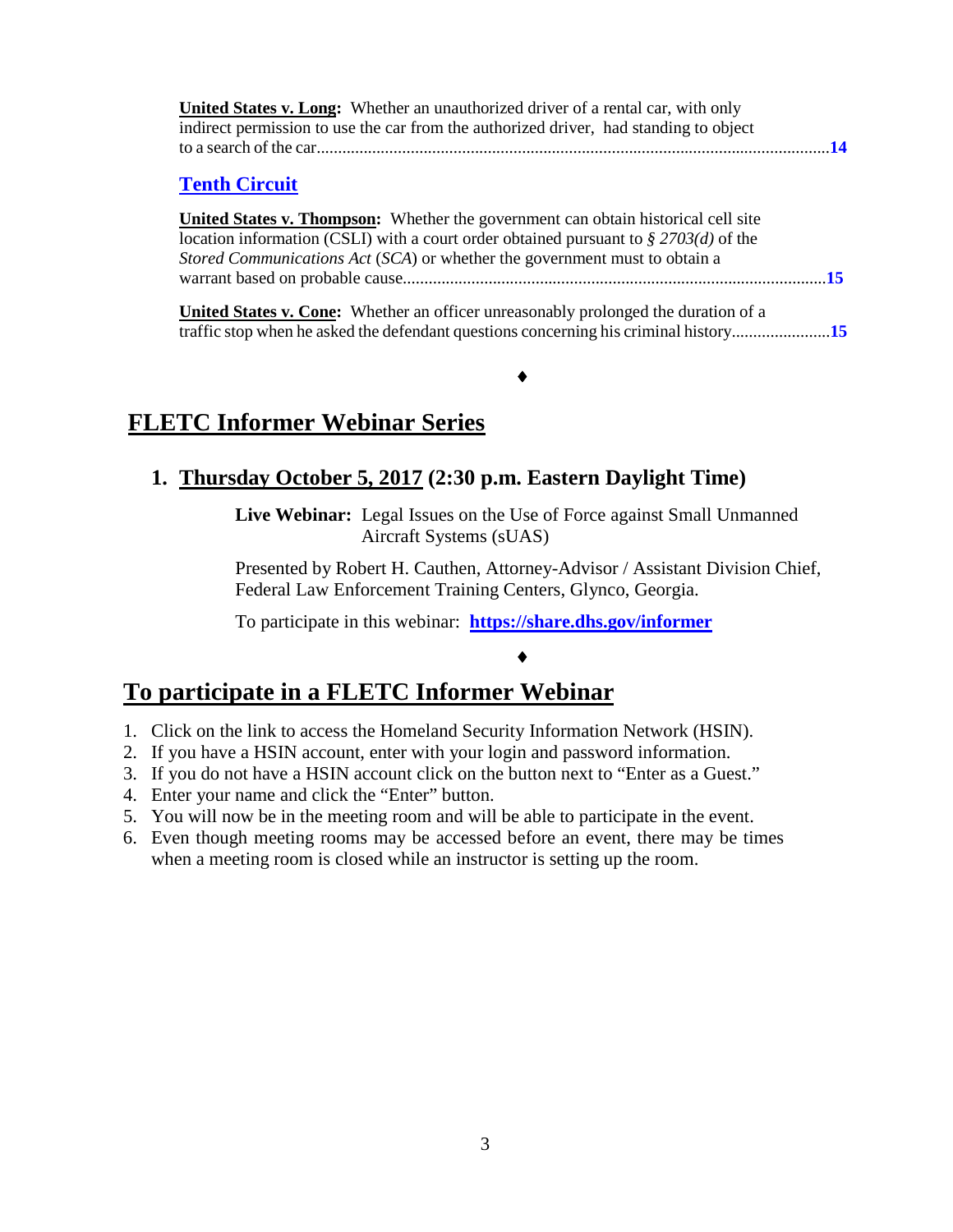# CASE SUMMARIES

# Circuit Courts of Appeal

## <span id="page-3-1"></span><span id="page-3-0"></span>**First Circuit**

#### <span id="page-3-2"></span>**United States v. Dent, 2017 U.S. App. LEXIS 14583 (1st Cir. Me. Aug. 8, 2017)**

Federal agents engaged in a drug trafficking investigation suspected that crack cocaine was located in Dent's apartment. While agents applied for a warrant to search the apartment, three police officers went to Dent's apartment to secure the location and preserve evidence in anticipation of the search warrant. When the officers knocked on the door, Dent's girlfriend, Jackson, opened it. Jackson immediately tried to slam the door shut but the officers pushed their way into the apartment and handcuffed her. During this time, the officers heard music that had been playing elsewhere in the apartment decrease in volume, which led them to believe that another individual was present. The officers began to "clear" every room in the apartment and when they reached the final room to be cleared, they saw a man, later identified as Banyan, attempting to stuff something under an air mattress. The officers placed Banyan in handcuffs, looked underneath the air mattress, and saw a baggie of what they believed to be drugs. The officers left the baggie in place, finished their sweep of the apartment, and waited for the arrival of the agents with the search warrant. After agents arrived with the warrant, they searched Dent's apartment and seized cocaine, heroin, a firearm, and drug paraphernalia.

The government charged Dent with several drug offenses. Dent filed a motion to suppress the evidence seized from his apartment pursuant to the warrant.

The court denied Dent's motion. The court held that there was no evidence that either the warrant or the decision to seek the warrant was based on anything the officers discovered during their warrantless entry and protective sweep of the apartment. The court found that the process of applying for the search warrant had already been initiated based on other independent sources of information and that the drugs observed under the air mattress were not included in the search warrant affidavit.

For the court's opinion: [http://cases.justia.com/federal/appellate-courts/ca1/16-2005/16-2005-](http://cases.justia.com/federal/appellate-courts/ca1/16-2005/16-2005-2017-08-08.pdf?ts=1502218808) [2017-08-08.pdf?ts=1502218808](http://cases.justia.com/federal/appellate-courts/ca1/16-2005/16-2005-2017-08-08.pdf?ts=1502218808)

\*\*\*\*\*

#### <span id="page-3-3"></span>**United States v. Delgado-Pérez, 2017 U.S. App. LEXIS 15402 (1st Cir. P.R. Aug. 16, 2017)**

Police officers went to Delgado's house to arrest him on an outstanding New York state warrant for trafficking cocaine through the United States mail. When the officers arrived outside Delgado's house and announced their presence, there was initially no answer. When the officers began to open a rebar gate outside, Delgado opened a window and told the officers that he would come outside. Once Delgado was outside on the front porch, the officers conducted a protective sweep of Delgado's house and saw a firearm magazine on top of a dresser in a room off an interior hallway. The officers then asked Delgado if there were any firearms in the house. After Delgado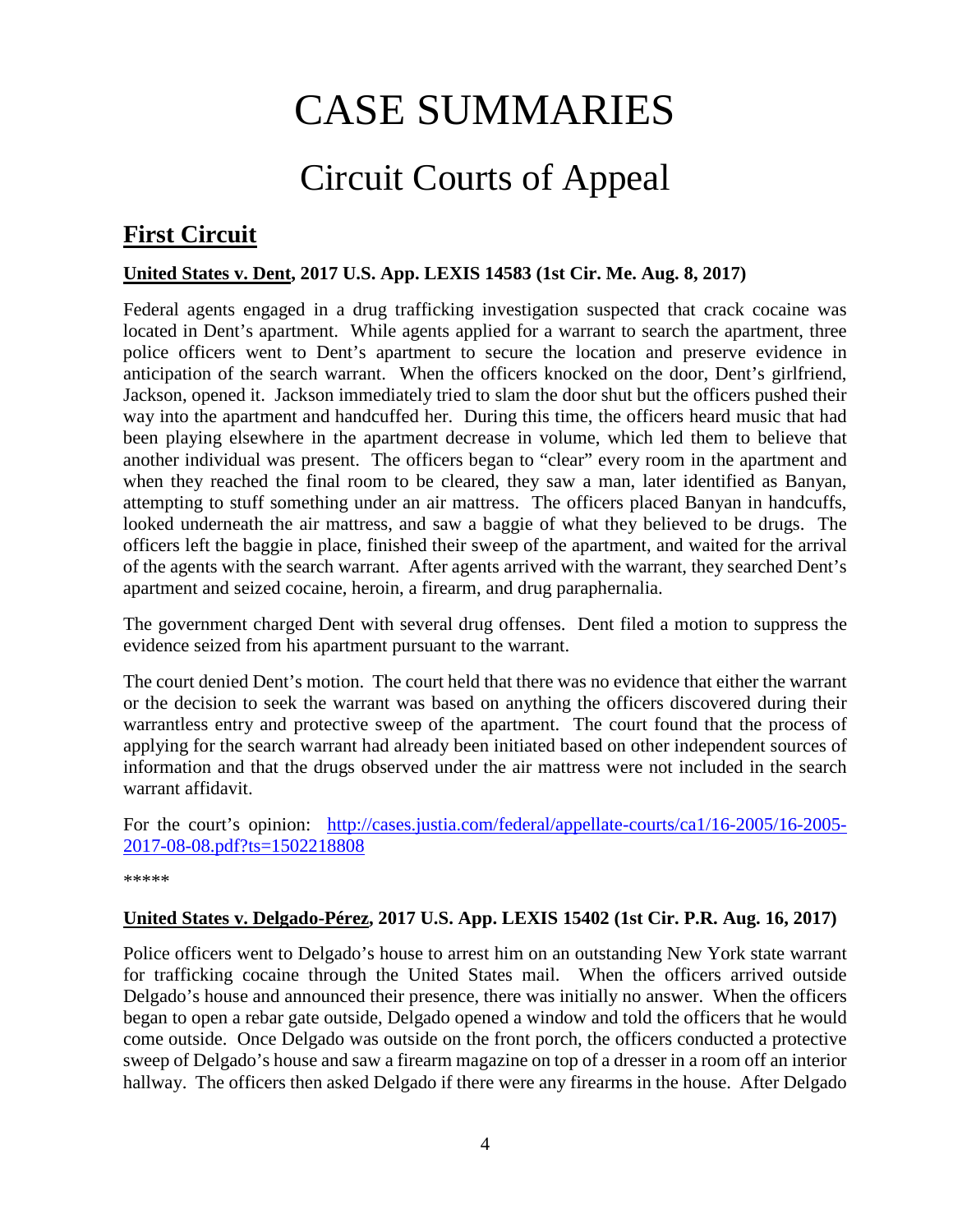told the officers that he kept a firearm in a dresser drawer, the officers went back into Delgado's house and seized it.

The government charged Delgado with being a felon in possession of a firearm.

Delgado claimed that the firearm seized from his house should have been suppressed because the officers discovered it after conducting an unlawful protective sweep of his house.

The court recognized that when officers arrest a suspect outside his home, they may perform a protective sweep of the home if they have a reasonable belief that "the area to be swept harbors an individual posing a danger to those on the arrest scene."

However, in this case, the court held that when the officers arrested Delgado, there was no evidence to support a belief that another person might be inside the home. First, the pre-arrest intelligence gathered by the officers did not provide any reason to believe multiple persons were present in Delgado's home. Second, the officers had no specific reason to believe that Delgado was armed and dangerous, beside the general fact that his alleged offense involved drug trafficking. The court added that when a person is arrested for drug trafficking, that fact alone does not automatically provide a reason to believe that there might be another person in the home who poses a danger to officer safety. Finally, Delgado's immediate, voluntary surrender on the porch could not provide a basis to believe there were other individuals inside Delgado's house. As a result, the court concluded that the officers conducted an unlawful protective sweep and the evidence seized from Delgado's home should have been suppressed.

For the court's opinion: [http://cases.justia.com/federal/appellate-courts/ca1/15-2247/15-2247-](http://cases.justia.com/federal/appellate-courts/ca1/15-2247/15-2247-2017-08-16.pdf?ts=1502917204) [2017-08-16.pdf?ts=1502917204](http://cases.justia.com/federal/appellate-courts/ca1/15-2247/15-2247-2017-08-16.pdf?ts=1502917204)

\*\*\*\*\*

#### <span id="page-4-0"></span>**United States v. Belin, 2017 U.S. App. LEXIS 15992 (1st Cir. Mass. Aug. 22, 2017)**

Police officers responded to a call that individuals were involved in a fight near a public park, which had been the site of multiple recent firearms incidents and arrests. When officers arrived, they saw a group of five men walking on a sidewalk near the park. As the officers exited their patrol car, one of the men, later identified as Belin, peeled away from the others and hurried away from the officers. One of the officers recognized Belin, as he had previously arrested Belin for a firearm offense and knew that Belin was listed as a gang member in a police database. The officer caught up to Belin and called his name. Belin stopped walking and turned to face the officer. The officer asked Belin if he "had anything on him." Belin became nervous and according to the officer, "he looked around as if searching for a means of escape." At this point, the officer grabbed one of Belin's arms with one hand and reached toward Belin's waist with the other to frisk his waistband. Belin moved both of his hands toward his waistband and a struggle ensued. Other officers quickly arrived, took Belin to the ground, and handcuffed him. An officer searched Belin and discovered a handgun, marijuana, and ammunition on his person.

The government charged Belin with being a felon in possession of a firearm.

Belin filed a motion to suppress the evidence seized during the search. Belin argued that he was unlawfully seized under the Fourth Amendment by the officer's show of authority when the officer approached him. Specifically, Belin claimed that the officer's actions caused him to stop and answer the officer's questions.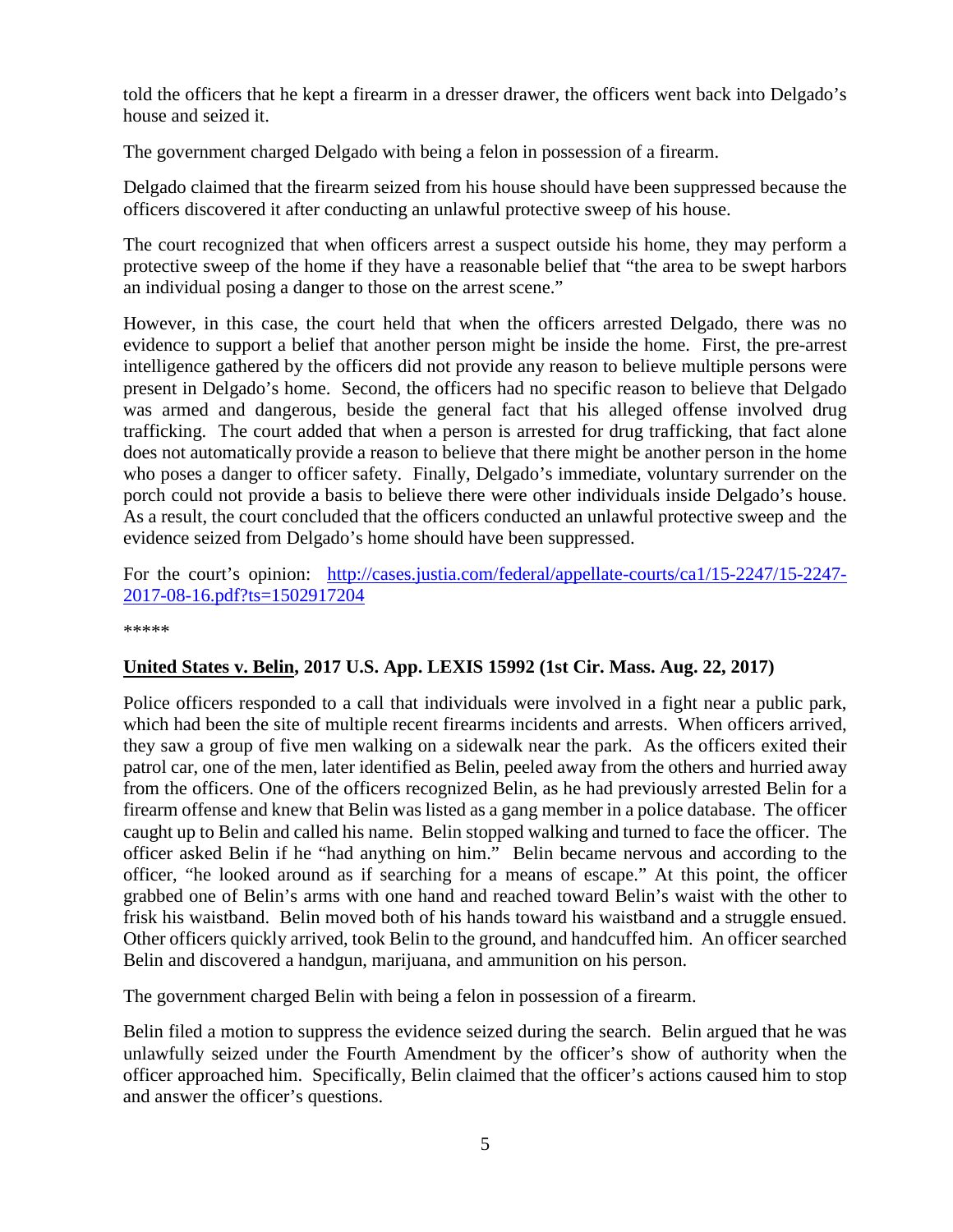The court disagreed. In addition to being formally arrested, a person can be seized by a police officer if he submits to the officer's show of authority. Even though Belin stopped when the officer called his name, the court determined that approaching Belin, calling his name, and asking him a question did not amount to a Fourth Amendment seizure. The court concluded that the officer did not seize Belin until he grabbed Belin's arm.

The court further held that when the officer grabbed Belin's arm, he had reasonable suspicion to believe that Belin was involved in criminal activity, specifically, unlawful possession of a firearm. First, the officer knew Belin had previously possessed an unlawful firearm, and that Belin was listed as a gang member in a police database. Second, the location in which the officer encountered Belin was known for firearm-related offenses. Third, when the officers approached the men walking on the sidewalk, Belin separated himself from them and quickly walked away from the officers. Fourth, during the encounter, but before the stop and frisk, Belin became extremely nervous.

Finally, the court held that the officer's reasonable suspicion that Belin unlawfully possessed a firearm provided reasonable suspicion to believe that Belin was presently armed and dangerous, which justified frisking him for weapons.

For the court's opinion: [http://cases.justia.com/federal/appellate-courts/ca1/15-2192/15-2192-](http://cases.justia.com/federal/appellate-courts/ca1/15-2192/15-2192-2017-08-22.pdf?ts=1503432005) [2017-08-22.pdf?ts=1503432005](http://cases.justia.com/federal/appellate-courts/ca1/15-2192/15-2192-2017-08-22.pdf?ts=1503432005)

\*\*\*\*\*

#### <span id="page-5-0"></span>**Morse v. Cloutier, 2017 U.S. App. LEXIS 16287 (1st Cir. Mass. Aug. 25, 2017)**

Police officers responded to a residence after receiving a call that a man was hiding in the woods throwing rocks and bottles at individuals in their back yard. When officers arrived, the victims told the officers that their neighbor, Charles Morse, was the perpetrator and that he might be armed. The officers knew Morse from a previous encounter where he threatened a man with a firearm.

Officers went to Morse's house and knocked on the door. Morse opened the interior door; however, he locked the screen door that separated him from the officers. When the officers asked Morse to step outside to answer some questions, he refused. The officers then told Morse that he was under arrest. Morse told the officers to return with a warrant and shut the interior door. The officers ordered Morse to open the door and when he refused, the officers kicked through the screen door and the wooden interior door. The officers entered Morse's house and arrested him. The officers charged Morse with a variety of offenses, which were later dismissed.

Morse sued the officers under *42 U.S.C. § 1983* claiming that the officers' warrantless entry and subsequent arrest violated the Fourth Amendment.

The officers filed a motion for summary judgment based on qualified immunity arguing that the warrantless entry into Morse's house was justified by exigent circumstances.

The court agreed with the district court, which held that while the officers had probable cause to arrest Morse, there was a factual dispute between Morse's version and the officers' version of the encounter. As the district court was bound to accept Morse's version of the encounter as true, it concluded that a reasonable juror could find that the circumstances were not sufficiently exigent to allow the warrantless entry in Morse's house and his warrantless arrest.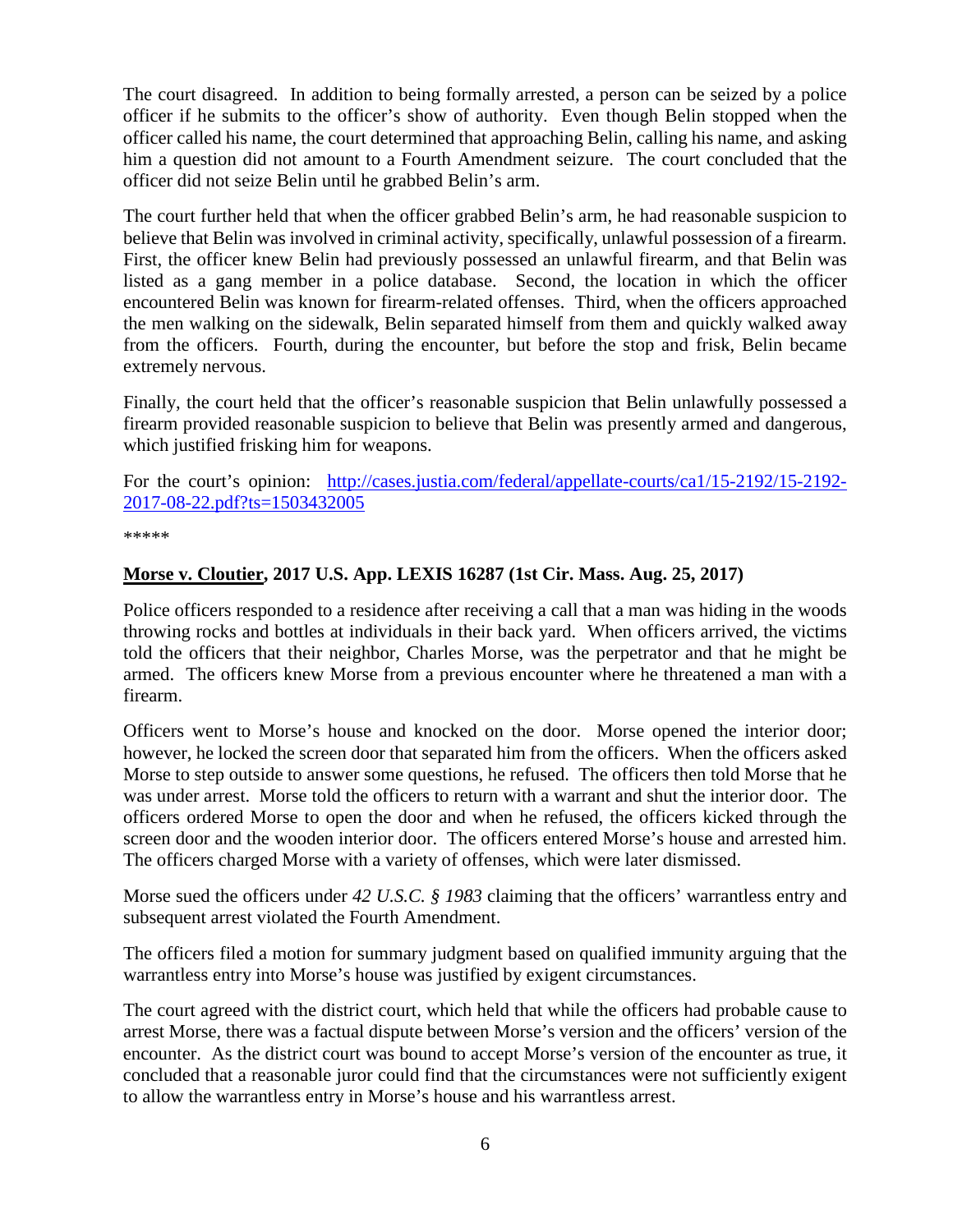Alternatively, the officers argued that they were entitled to qualified immunity because they arrested Morse in his doorway; therefore, they did not need a warrant. I[n United States v. Santana,](https://supreme.justia.com/cases/federal/us/427/38/) the Supreme Court held that officers could arrest a suspect insider her home without a warrant when the defendant voluntarily stood in her doorway. The court reasoned that by standing in her doorway, the defendant had voluntarily placed herself in public view, and was, for all intents and purposes, in a public space. The officers argued that when Morse opened his door, he exposed himself to public view and was therefore in a public space where he could be arrested without a warrant.

The court disagreed. First, the court noted that Morse came to his doorway only after the officers knocked; therefore, he was in public view only because the officers summoned him to his door. Second, unlike the suspect in Santana, Morse was not standing directly in his doorway. Instead, even after Morse opened the interior door, he stood behind the locked screen door. Because of these significant distinctions, the court held that Morse's arrest was not a valid "doorway" arrest under Santana.

The court further held that when Morse closed the interior door to his home the law was clearly established such that a reasonable police officer should have realized that forcibly breaking into the house without a warrant or an exigency would violate the Fourth Amendment.

For the court's opinion: [http://cases.justia.com/federal/appellate-courts/ca1/15-2043/15-2043-](http://cases.justia.com/federal/appellate-courts/ca1/15-2043/15-2043-2017-08-25.pdf?ts=1503689404) [2017-08-25.pdf?ts=1503689404](http://cases.justia.com/federal/appellate-courts/ca1/15-2043/15-2043-2017-08-25.pdf?ts=1503689404)

\*\*\*\*\*

## <span id="page-6-0"></span>**Sixth Circuit**

## <span id="page-6-1"></span>**United States v. Lewis, 2017 U.S. App. LEXIS 16289 (6th Cir. Ky. Aug. 25, 2017)**

Police officers responded to reports that a woman was intoxicated in a Wal-Mart store. Officers found the woman, Carol Lakes, who told the officers she had been taking pain pills due to back trouble. Lakes told the officers that her boyfriend, Lewis, was outside in his truck and that he would drive her home.

The officers accompanied Lakes to the parking lot and located Lewis' truck. An officer looked through the window and saw Lewis asleep inside the truck. The officers decided to open the truck door to see if Lewis would be able to drive Lakes home. When one of the officers opened the door, the interior dome light went on, allowing the officers to see a clear plastic baggie on Lewis' lap that appeared to contain pills. Lewis woke up and tossed the baggie over the console onto the back floorboard. The officers opened the back door, inspected the baggie more closely, and determined that it contained pills. The officers seized the bag of pills, which was later tested and found to contain oxycodone and alprazolam tablets.

The government charged Lewis with various drug-related charges.

Lewis argued that the officers violated the Fourth Amendment by opening the door to his truck.

The court disagreed, holding that opening the door to Lewis' truck fell under the communitycaretaker exception. The community-caretaker exception applies when the actions of the police are unrelated to the detection, investigation, or collection of evidence relating to a criminal offense. Here it was undisputed that the officers' sole purpose in opening the truck door was to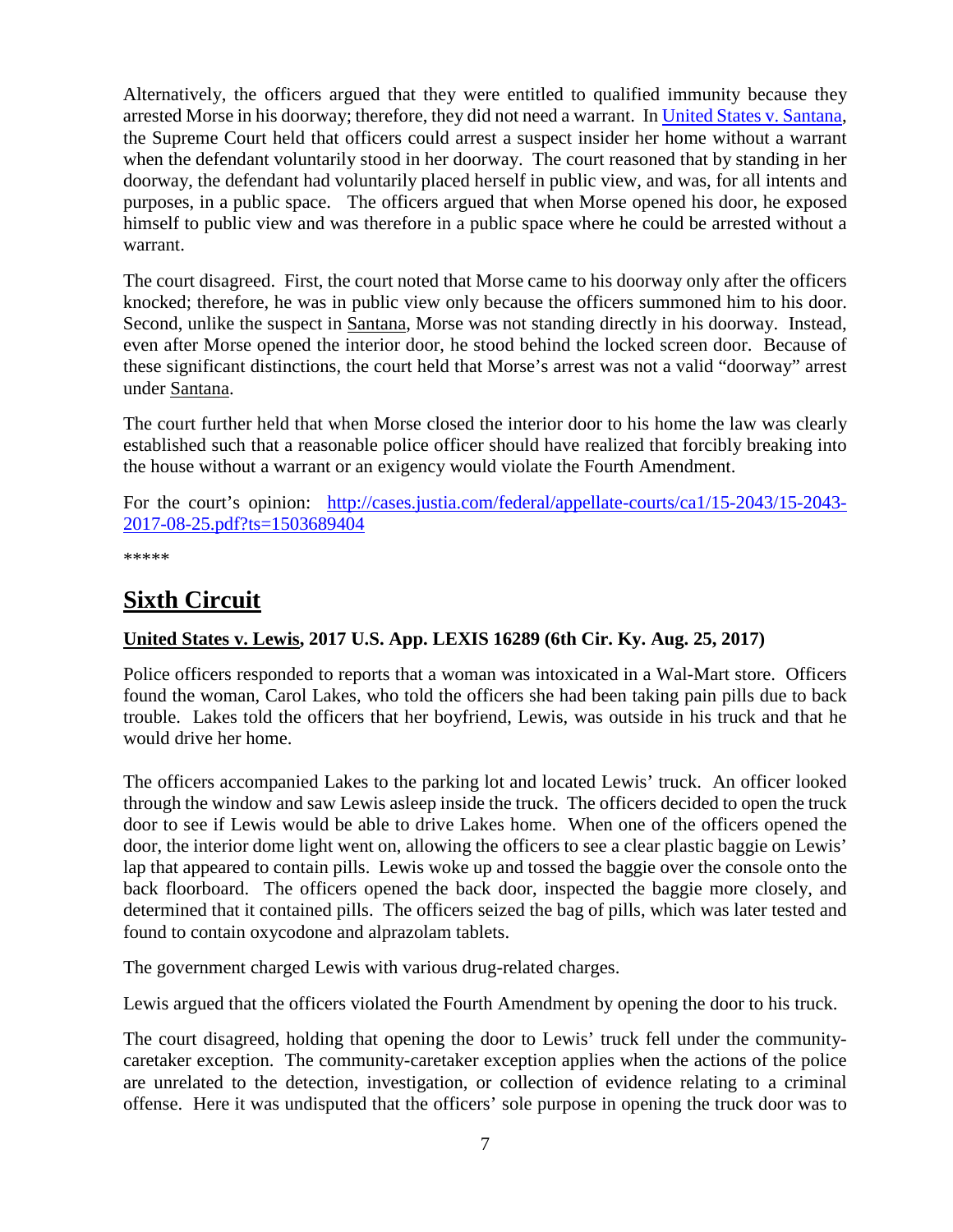determine if Lewis could provide Lakes a safe ride home. The court further held that any limited intrusion on Lewis' privacy from opening the truck door was minimal and that the officers were not required to knock on the window or attempt to speak with Lewis before opening the door.

For the court's opinion: [http://cases.justia.com/federal/appellate-courts/ca6/16-5181/16-5181-](http://cases.justia.com/federal/appellate-courts/ca6/16-5181/16-5181-2017-08-25.pdf?ts=1503691261) [2017-08-25.pdf?ts=1503691261](http://cases.justia.com/federal/appellate-courts/ca6/16-5181/16-5181-2017-08-25.pdf?ts=1503691261)

\*\*\*\*\*

## <span id="page-7-0"></span>**Seventh Circuit**

## <span id="page-7-1"></span>**United States v. Castetter, 865 F.3d 977 (7th Cir. Ill. Aug. 4, 2017)**

Police officers in Michigan were investigating Mark Holst for his participation in a methamphetamine distribution ring. Officers in Michigan obtained a warrant and installed a GPS tracking device on a car owned by Holst. The officers tracked Holst's car to Cory Castetter's home, which was located across the Michigan state border in Indiana. A confidential informant told the officers that Holst had traveled to Indiana to purchase methamphetamine. Officers stopped Holst's car as he was driving home and seized methamphetamine from him. The Michigan officers relayed this information to officers in Indiana who obtained a warrant to search Castetter's house. When officers executed the search warrant, they discovered methamphetamine, other drugs, and a large amount of cash.

The government charged Castetter with several drug offenses.

Castetter filed a motion to suppress the evidence seized from his house. Castetter argued that the Michigan officers lacked the authority to monitor the location of Holst's car while it traveled outside the state of Michigan. As a result, Castetter claimed that the Michigan officers were prohibited from giving the Indiana officers information concerning Holst's travels in Indiana, which established probable cause to obtain the warrant to search his house.

The court disagreed. The Fourth Amendment requires that a search warrant be supported by probable cause, an oath, and particularity. While states may decide as a matter of state law not to authorize their police departments to acquire information from out-of-state sources, federal courts do not use the exclusionary rule to enforce state-law doctrine. In this case, the Indiana judge determined that there was no problem, as a matter of Indiana law, in using information provided by the Michigan officers.

In addition, the court found that all the officers learned by monitoring the GPS device was the location of Holst's car, and that Castetter had no reasonable expectation of privacy in that location. The court added that no constitutional violation occurs if, by executing a warrant to search one person, such as Holst, officers learn incriminating information about another person, such as Castetter.

For the court's opinion: [http://cases.justia.com/federal/appellate-courts/ca7/17-1327/17-1327-](http://cases.justia.com/federal/appellate-courts/ca7/17-1327/17-1327-2017-08-04.pdf?ts=1501866276) [2017-08-04.pdf?ts=1501866276](http://cases.justia.com/federal/appellate-courts/ca7/17-1327/17-1327-2017-08-04.pdf?ts=1501866276)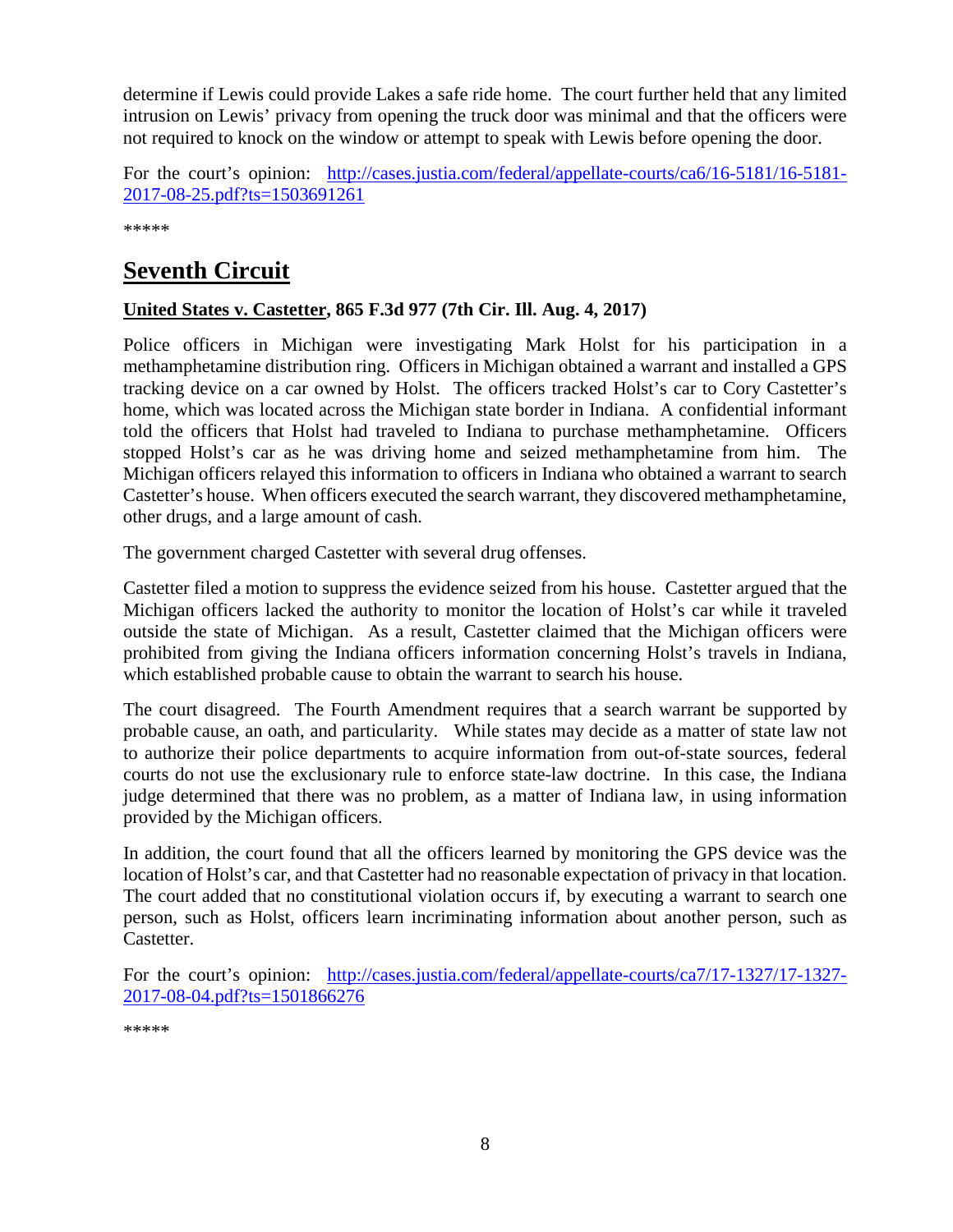## <span id="page-8-0"></span>**United States v. Schreiber, 866 F.3d 776 (7th Cir. Ill. Aug. 7, 2017)**

Police officers arrested Schreiber for armed robbery and a state grand jury indicted him one month later. While Schreiber was awaiting trial for armed robbery, state officials collected a sample of Schreiber's DNA, which was entered into the Illinois DNA indexing system. The DNA sample ultimately connected Schreiber to a 2010 bank robbery and a federal grand jury indicted Schreiber for that crime. Several months later, the armed robbery charge against Schreiber was dismissed after a judge ruled that the officers had not established probable cause to arrest Schreiber.

Schreiber filed a motion to suppress the DNA evidence recovered by the state officials. Schreiber argued that the DNA evidence was obtained as the result of his unlawful arrest for armed robbery; therefore, the federal government should have been precluded from admitting it against him in his prosecution for bank robbery.

The court disagreed. In [Kaley v. United States,](https://supreme.justia.com/cases/federal/us/571/12-464/) the United States Supreme Court held that "an indictment returned by a properly constituted grand jury . . . conclusively determines the existence of probable cause to believe the defendant perpetrated the offense alleged." In this case, the court held that the state grand jury indictment, which occurred before the state officials collected Schreiber's DNA sample, conclusively established that there was probable cause to believe Schreiber robbed the liquor store. As a result, the state official who obtained Schreiber's DNA sample was entitled to rely upon this finding of probable cause and the federal government was entitled to rely on the fact of the state grand jury indictment in choosing to use the DNA evidence in prosecuting Schreiber. While not relevant to the court's holding, the court commented that it was uncertain as to how the state court reached its conclusion that the officers did not establish probable cause to arrest Schreiber for armed robbery.

For the court's opinion: [http://cases.justia.com/federal/appellate-courts/ca7/16-3847/16-3847-](http://cases.justia.com/federal/appellate-courts/ca7/16-3847/16-3847-2017-08-07.pdf?ts=1502137895) [2017-08-07.pdf?ts=1502137895](http://cases.justia.com/federal/appellate-courts/ca7/16-3847/16-3847-2017-08-07.pdf?ts=1502137895)

\*\*\*\*\*

#### <span id="page-8-1"></span>**Green v. Newport, 2017 U.S. App. LEXIS 16011 (7th Cir. Wis. Aug. 22, 2017)**

Officer Newport responded to a suspicious person complaint made by an employee of an auto parts store. The employee reported that a person in a Mercury Marquis drove around the store's parking lot approximately five times before parking in front of the store. Officer Newport believed that this behavior was consistent with casing a business in preparation for a robbery. In addition, Officer Newport knew that the auto part store had been robbed at gunpoint within the last two months and that the store closed in thirty minutes and would soon be empty.

When Officer Newport arrived, he saw a Mercury Marquis parked next to a Chevrolet Malibu in front of the store. The Malibu was driven by Davin Green. Officer Newport saw Joe Lindsey, the driver of the Marquis, standing next to the Malibu. The officer observed Lindsey lean into the front passenger window of the Malibu and then stand back up. Suspecting that Lindsey had concealed a weapon inside the Malibu, Officer Newport stopped behind the parked vehicles and ordered the two men to raise their hands. Officer Newport then ordered Green to exit the Malibu, frisked him, and seized a handgun from his waistband.

Green sued Officer Newport under *42 U.S.C. § 1983*, claiming that Officer Newport violated the Fourth Amendment by stopping and frisking him without reasonable suspicion. The district court agreed and denied Officer Newport qualified immunity. Officer Newport appealed.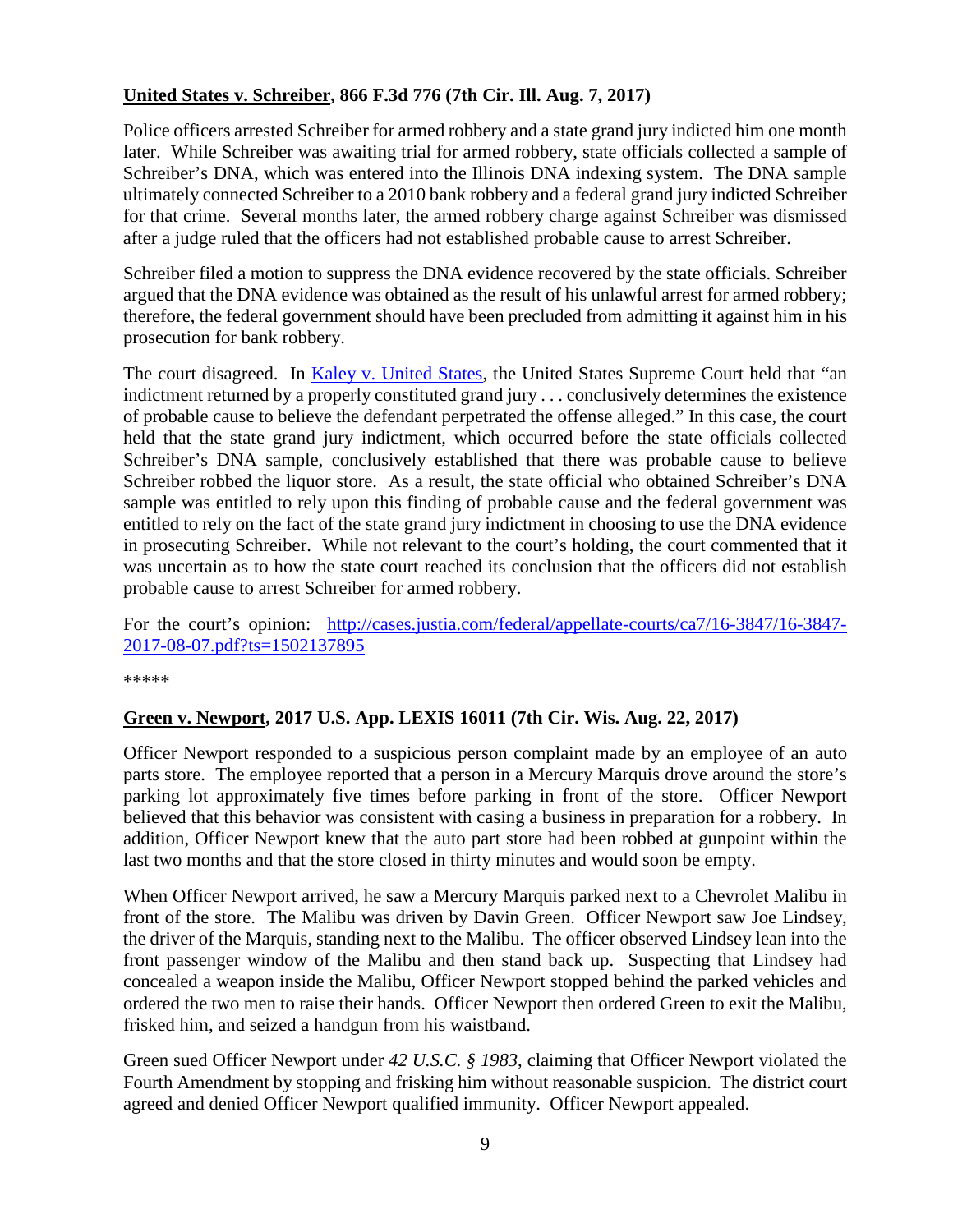The court of appeals held that the facts known to Officer Newport when he stopped Green established reasonable suspicion to believe that Green was involved in criminal activity. Specifically, when Officer Newport confronted Green he knew that the store had recently been robbed as well as the "casing" behavior reportedly carried out by Lindsey, which occurred near the time the store was closing. As a result, the court reversed the district court, holding that Officer Newport was entitled to qualified immunity.

The court further held that Officer Newport was entitled to qualified immunity for frisking Green. The court concluded that once Officer Newport established reasonable suspicion to stop Green for armed robbery, the nature of that crime established reasonable suspicion to believe that Green was armed and dangerous.

For the court's opinion: [http://cases.justia.com/federal/appellate-courts/ca7/16-1536/16-1536-](http://cases.justia.com/federal/appellate-courts/ca7/16-1536/16-1536-2017-08-22.pdf?ts=1503433847) [2017-08-22.pdf?ts=1503433847](http://cases.justia.com/federal/appellate-courts/ca7/16-1536/16-1536-2017-08-22.pdf?ts=1503433847)

\*\*\*\*\*

## <span id="page-9-0"></span>**Eighth Circuit**

## <span id="page-9-1"></span>**United States v. Jackson, 866 F.3d 982 (8th Cir. Iowa Aug. 10, 2017)**

Jackson was convicted of failure to register as a sex offender and sentenced to 21 months' imprisonment followed by five years of supervised release. When Jackson began his term of supervised release at the Fort Des Moines Community Correctional Facility, a residential reentry program, Jackson was told several times that possession of cell phones in the Facility was prohibited. In addition, Jackson was notified that all property brought into the Facility was subject to search.

A few weeks later, a Facility staff member confiscated a cell phone that belonged to Jackson. Officials searched the phone and found pornographic images on it and "inappropriate sites" on Jackson's Internet history. In an interview, Jackson admitted that another person had sent him images of child pornography, which he claimed to have deleted. The government obtained a warrant to search Jackson's cell phone and a forensic examination discovered thirty-seven images of child pornography.

The government charged Jackson with possession of child pornography.

Jackson filed a motion to suppress the images discovered on his cell phone, arguing that the warrantless search of his phone violated the Fourth Amendment.

The court disagreed. First, the court found that Jackson had a reduced expectation of privacy while he served his term of supervised release. Second, the court held that Jackson was on notice that his cell phone was subject to search. Two unambiguous rules of the Facility, expressed to Jackson on multiple occasions were that residents could not possess cell phones inside the facility and that any property possessed inside the facility was subject to search. Consequently, the court concluded that Jackson did not have a reasonable expectation of privacy in his cell phone.

For the court's opinion: [http://cases.justia.com/federal/appellate-courts/ca8/16-3807/16-3807-](http://cases.justia.com/federal/appellate-courts/ca8/16-3807/16-3807-2017-08-10.pdf?ts=1502379048) [2017-08-10.pdf?ts=1502379048](http://cases.justia.com/federal/appellate-courts/ca8/16-3807/16-3807-2017-08-10.pdf?ts=1502379048)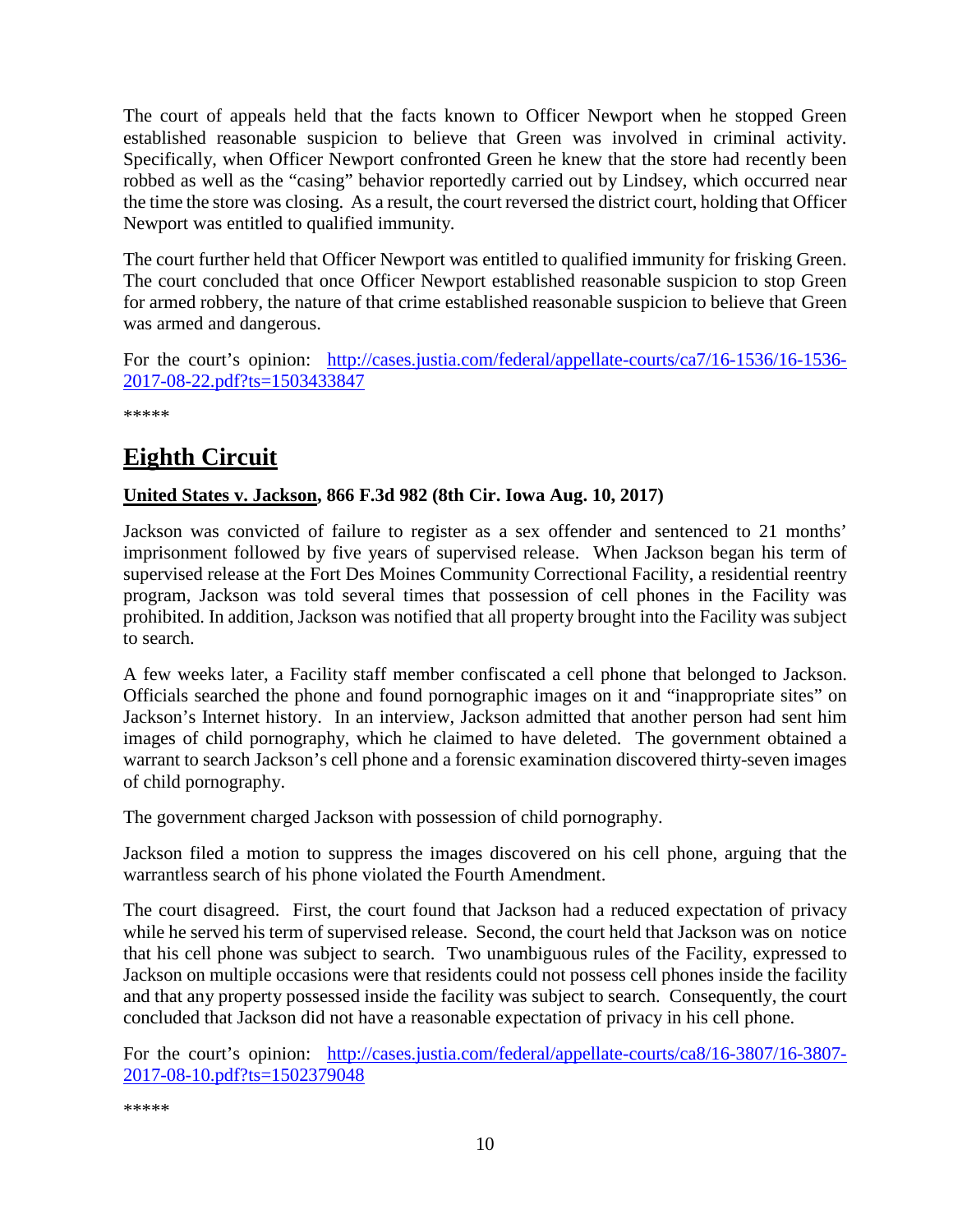#### <span id="page-10-0"></span>**United States v. LeBeau, 867 F.3d 960 (8th Cir. S.D. Aug. 14, 2017)**

While executing a search warrant at a hotel room, federal agents learned that a woman connected to the occupant of that room had been seen entering a different room occupied by LeBeau. The agents went to LeBeau's room in an attempt to locate the woman. The agents asked hotel staff to telephone LeBeau and ask him to step outside to speak to the manager. When LeBeau opened the door, agents asked him to step outside, handcuffed him, and frisked him. The agents told LeBeau they needed to speak to the woman in his room and LeBeau indicated that the agents could enter the room. The agents pushed the door open, which was slightly ajar, and went inside. One of the agents encountered the woman and requested her identification. In the meantime, the other agents conducted a brief sweep to see if anyone else was present. While conducting the sweep, agents saw a baggie of white powder in plain view on a counter by the sink.

After completing the sweep, the agents brought LeBeau into the room and moved the handcuffs to the front of his body. The agents also told LeBeau that he was not under arrest, that he did not have to speak to them, and that they were there to identify the woman in the room. During their conversation, LeBeau gave the agents consent to search the hotel room and his car. The agents discovered syringes and a small amount of cocaine in LeBeau's hotel room and four ounces of cocaine in his car. The agents arrested LeBeau and the government charged him with several drug-related offenses.

LeBeau filed a motion to suppress the evidence discovered in his hotel room and car. LeBeau argued that his consent to search was not voluntary because he was handcuffed and in custody when he consented and he had not been given Miranda warnings.

A court determines if a person has voluntarily consented to a search based on the totality of the circumstances. Even though the fact that LeBeau was handcuffed and was not given Miranda warnings weighted in his favor, the court concluded that other factors supported a finding of voluntariness. First, the agents did not threaten or intimidate LeBeau. Second, the agents told LeBeau that he was not under arrest and that they wanted to ask him questions about the woman in his room. Third, the agents told LeBeau that he did not have to speak with them. Fourth, LeBeau was cooperative with the agents and engaged them in conversation. Finally, LeBeau had prior experience with the legal system.

LeBeau further argued that the evidence discovered in his hotel room and car should have been suppressed because he did not voluntarily consent to the agents' initial entry into his hotel room.

First, the court noted that at trial, the government only introduced evidence discovered in LeBeau's car and did not introduce evidence obtained from the hotel room. As a result, the court concluded that even if the agents' initial entry was unlawful, the evidence discovered in the hotel room did not adversely affect LeBeau.

Next, without deciding the issue, the court assumed that LeBeau did not voluntarily consent to the agents' initial entry into his hotel room. However, the court determined that LeBeau's subsequent voluntary consent to search his car purged the taint of the agents' unlawful entry into his hotel room. First, forty minutes elapsed between the agents' entry and LeBeau's consent to search. Second, several events occurred between the agents' initial entry and LeBeau's consent to search the car which gave LeBeau time to reflect on his options. Specifically, the agents moved LeBeau's handcuffs from the back to the front, told him that he was not under arrest and did not have to talk to them, told him that they wanted to ask him questions about the woman in his hotel room, asked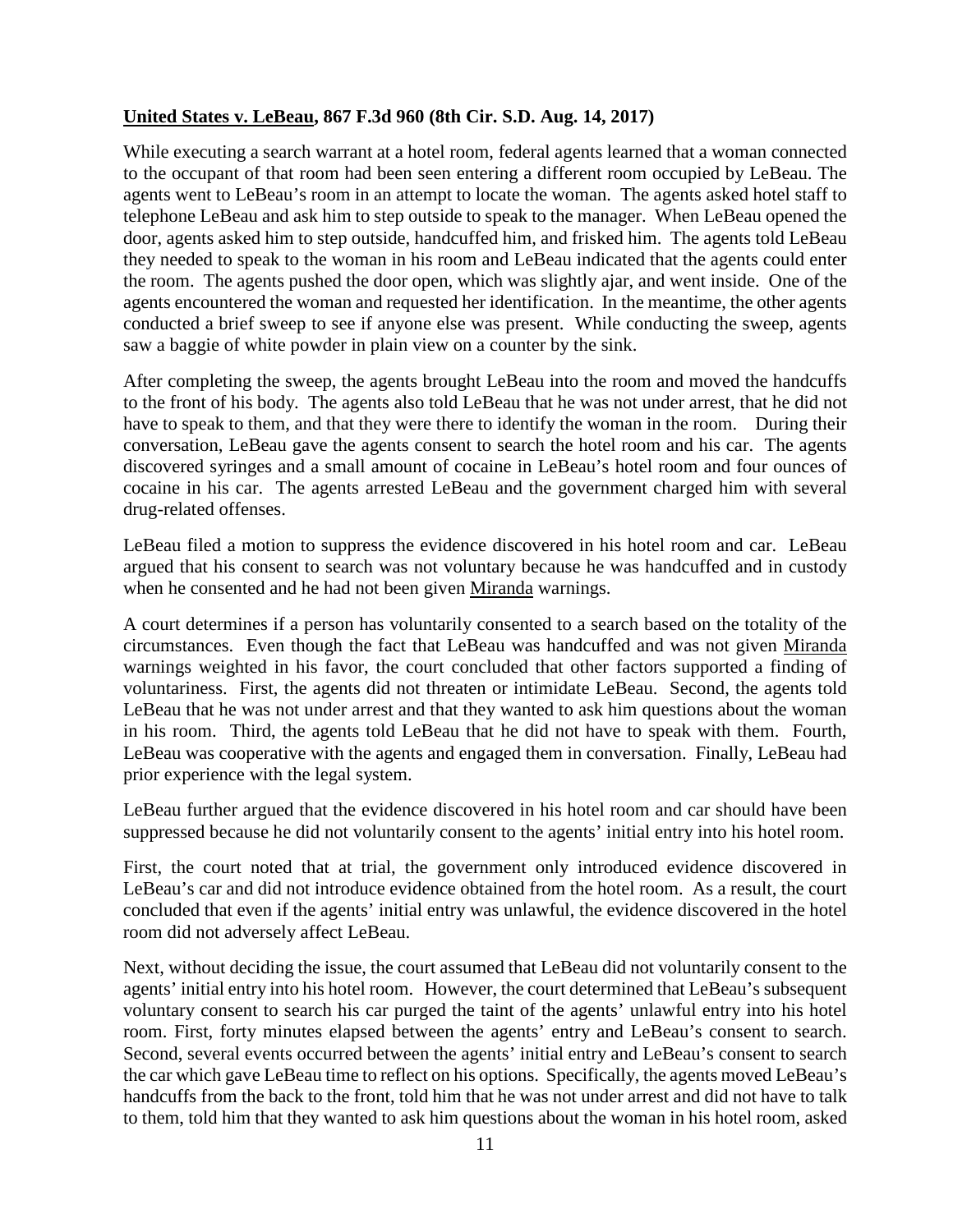him for consent to search his hotel room, and finally searched the hotel room after he gave written consent. Finally, the agents did not use force, threats, or intimidation to enter LeBeau's room.

For the court's opinion: [http://cases.justia.com/federal/appellate-courts/ca8/15-3653/15-3653-](http://cases.justia.com/federal/appellate-courts/ca8/15-3653/15-3653-2017-08-14.pdf?ts=1502724676) [2017-08-14.pdf?ts=1502724676](http://cases.justia.com/federal/appellate-courts/ca8/15-3653/15-3653-2017-08-14.pdf?ts=1502724676)

\*\*\*\*\*

#### <span id="page-11-0"></span>**Hosea v. City of St. Paul, 867 F.3d 949 (8th Cir. Minn. Aug. 14, 2017)**

David Hosea was arguing with his girlfriend Jennifer Steines in their home. The argument escalated and Hosea dialed 911 but hung up before speaking to an operator. Police dispatch sent two uniformed officers to investigate and as they exited their vehicle, they heard yelling from inside the residence. When the officers entered, they saw Hosea standing over Steines from approximately three feet away as Steines sat on the couch crying. The officers noticed that Hosea seem agitated, addressed the officers in a loud voice, appeared to be ready to fight, and displayed indicators of aggression , including a "bladed" stance, clenched fists, and flared nostrils. According to Hosea, he saw the officers but claimed that he did not initially recognize them as police officers, so he did not comply with their two requests to get down on the ground. At this point, Hosea's son entered the room and told Hosea that the men were police officers. Hosea claimed that as he began to lower himself to the ground, one of the officers jumped on his back and forced him to the ground. The officers handcuffed Hosea and brought him outside to their patrol car.

Afterward, the officers discovered that the argument between Hosea and Steines had gone from verbal to physical when Steines hit Hosea in the face with a slipper. The officers also learned that Steines had actually never been afraid of Hosea. The officers arrested Hosea, who had suffered a fractured hand during the encounter. The charges against Hosea were eventually dismissed.

Hosea sued the City of St. Paul and the officers claiming that the officers violated the Fourth Amendment by arresting him without probable cause and by using excessive force against him.

The court held that the officers were entitled to qualified immunity on Hosea's unlawful arrest claim because the officers had arguable probable cause to arrest Hosea for, among other things, domestic assault. Even without knowing why Steines was crying, the court held that a reasonable officer could have concluded that she placed the 911 call and was crying because Hosea made her fearful of imminent physical harm. In addition, the court explained that arguable probable cause is determined at the time of arrest, and any after acquired facts, such as that Steines was not in fear of immediate harm, are not relevant.

The court further held that the officers were entitled to qualified immunity on Hosea's excessive force claim because their use of force against Hosea was objectively reasonable. The court held that a reasonable officer on the scene could have concluded that Hosea had committed or was committing domestic assault, a crime that threatens the safety of another individual. In addition, the court found that even if the officers mistakenly believed that Hosea was resisting arrest after he began to lower himself to the ground, their use of force was objectively reasonable because a reasonable officer on the scene could have concluded that Hosea still posed a threat to Steines safety.

For the court's opinion: [http://cases.justia.com/federal/appellate-courts/ca8/16-3613/16-3613-](http://cases.justia.com/federal/appellate-courts/ca8/16-3613/16-3613-2017-08-14.pdf?ts=1502724679) [2017-08-14.pdf?ts=1502724679](http://cases.justia.com/federal/appellate-courts/ca8/16-3613/16-3613-2017-08-14.pdf?ts=1502724679)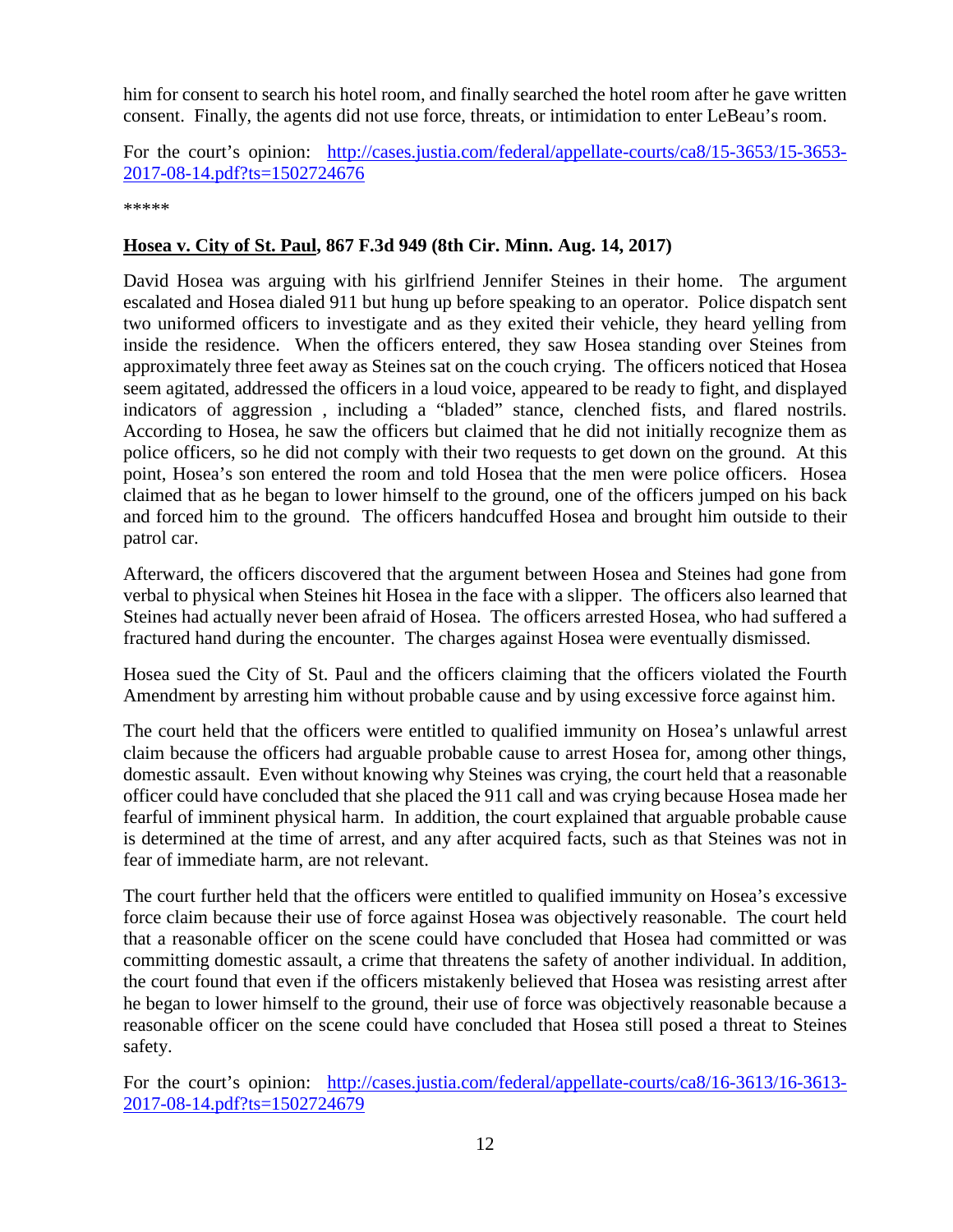#### <span id="page-12-0"></span>**United States v. Dortch, 868 F.3d 674 (8th Cir. Neb. Aug. 18, 2017)**

In June 2015, police officers were on patrol near an apartment building where there had been recent reports of gun-related gang activity. The officers were aware that within the previous three weeks there had been reports of shots fired in the area and that three people had been arrested for illegally possessing firearms.

When officers turned a street to drive past the apartment building, they saw a car and a minivan stopped side by side in the street facing them. The car was on the officers' left, in its proper lane, while the minivan was illegally parked on their right. As the officers approached, the car pulled in front of the minivan and stopped. At this point, the car and the minivan were illegally parked in the street. The officers saw Dortch, who was wearing a bulky coat, standing in the middle of the street, leaning into the minivan's passenger-side window. The officers stopped and got out of their cars. One officer walked toward Dortch while the other offers went to talk to the occupants of the car. As the officer approached, Dortch looked at him over his shoulder, made eye contact, looked back into the minivan, and put a cell phone on the passenger seat while keeping his body pressed against the minivan. When the officer asked Dortch why he was standing in the road, Dortch turned his head toward the officer, told the officer that he was talking to his girlfriend, and then turned back and continued his conversation. The officer asked Dortch if he had a gun, and Dortch told him no. The officer told Dortch that was going to frisk him anyway, and felt a heavy object in Dortch's coat pocket. Dortch told the officer, "it's in my pocket." The officer handcuffed Dortch, looked in his coat, and found a pistol.

The government charged Dortch with being a felon in possession of a firearm.

Dortch filed a motion to suppress the pistol. First, Dortch claimed that the officer seized him without reasonable suspicion when the officer walked up to him and asked him what he was doing.

The court recognized that not all encounters between police officers and citizens constitute Fourth Amendment seizures. A person is seized under the Fourth Amendment when an officer, by means of physical force or show of authority has in some way has restrained a person's liberty. In this case, Dortch did not claim that prior to the frisk the officer used or threatened to use physical force when he approached. In addition, Dortch did not identify any show of authority made by the officer. The court concluded that the officer did not seize Dortch by simply walking up to him and asking him questions while Dortch stood in the street.

Second, Dortch claimed that the officer lacked reasonable suspicion to detain him.

The court disagreed. Although the scene the officers came upon in front of the apartment building gave them no reason to suspect Dortch of committing a traffic violation himself, the circumstances indicated that Dortch might be involved with the ongoing illegal parking they observed. Specifically, when the officers noticed Dortch, he was leaning into the minivan talking to the driver and he continued to do so during his initial interaction with the officer. Based on these facts, the court concluded that the officer was justified in briefly stopping Dortch to investigate what was happening with the vehicles and his involvement with them.

Finally, Dortch claimed that the officer lacked reasonable suspicion that he was armed and dangerous; therefore, the frisk was unlawful.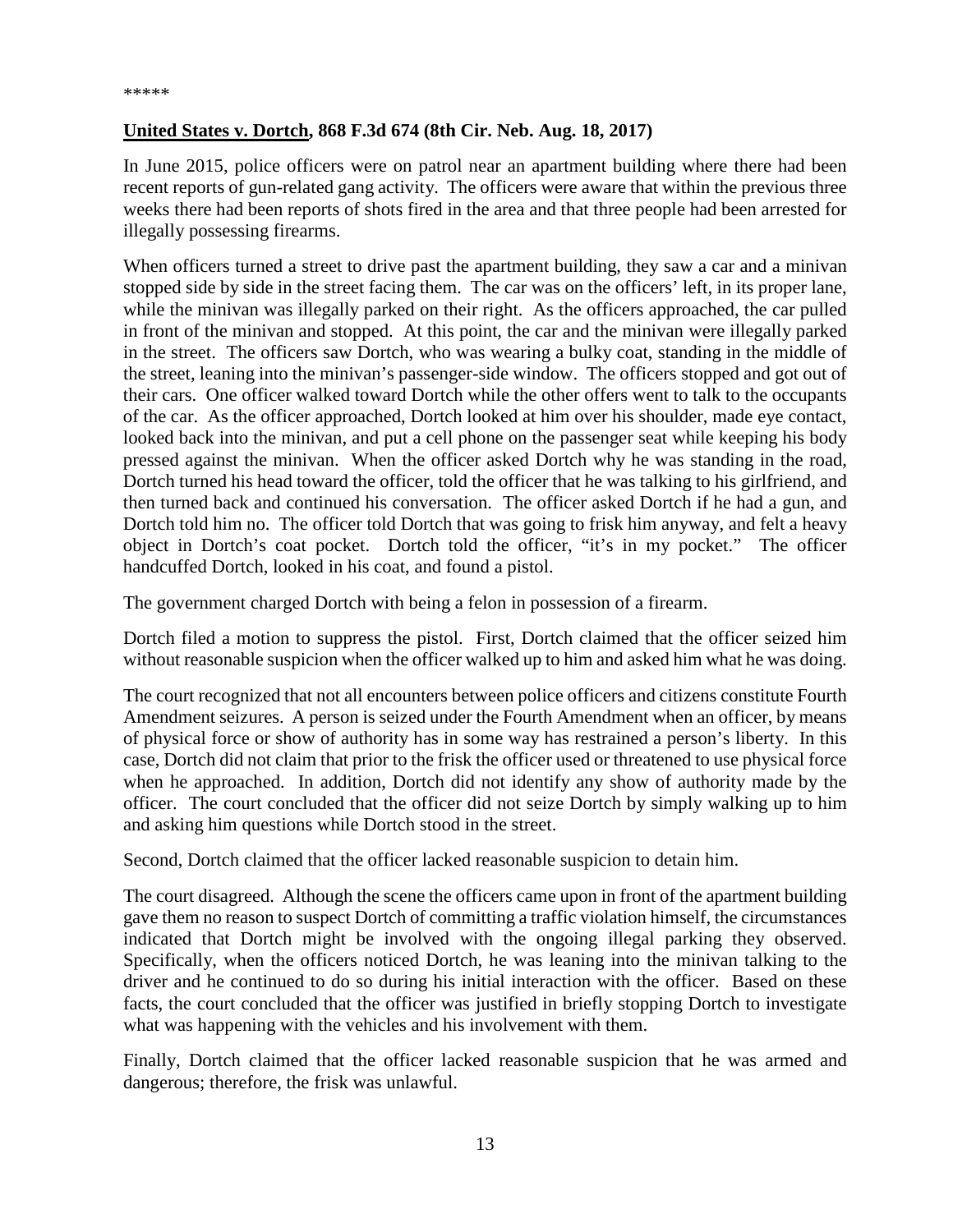Again, the court disagreed. First, the location where the officer encountered Dortch was a specific area where gun-related gang activity had recently occurred. Second, Dortch was wearing a bulky coat, which was not appropriate for that time of year. The court found that this fact supported the officer's belief that Dortch might be wearing the coat to conceal a weapon. Third, as the officer approached, Dortch put down his phone, thereby freeing his hands to reach for any weapon he might be carrying. Finally, as the officer approached, Dortch pressed the front of his body against the minivan, which supported a reasonable belief that Dortch might be attempting to conceal an object in his coat from the officer's view.

For the court's opinion: [http://cases.justia.com/federal/appellate-courts/ca8/16-3178/16-3178-](http://cases.justia.com/federal/appellate-courts/ca8/16-3178/16-3178-2017-08-18.pdf?ts=1503070243) [2017-08-18.pdf?ts=1503070243](http://cases.justia.com/federal/appellate-courts/ca8/16-3178/16-3178-2017-08-18.pdf?ts=1503070243)

\*\*\*\*\*

#### <span id="page-13-0"></span>**United States v. Long, 2017 U.S. App. LEXIS 16740 (8th Cir. Mo. Aug. 31, 2017)**

Officers were called to remove a car that had been parked in a woman's yard without her permission. The officers discovered the car was a rental and after they were unable to contact the rental company, they called a tow truck to remove it. While waiting for the tow truck, Long approached the officers and told them that he had parked the car in the yard. Long told the officers that Latasha Philips had rented the car and that he had parked the car in the yard.

During the encounter, officers discovered that Long had outstanding warrants for his arrest and detained him in handcuffs. In the meantime, the tow truck driver arrived and opened the car door so that officers could conduct an inventory search. During the inventory search, officers discovered a bag containing a white powdery substance. The officers stopped the inventory search, arrested Long, and applied for a warrant to search the car.

After the obtaining the warrant, officers searched the car and discovered unlawful drugs as well as evidence that Long, a convicted felon, had been in possession of a firearm.

Long filed a motion to suppress the evidence discovered in the rental car, arguing that the inventory search conducted prior to towing the vehicle violated the Fourth Amendment. The government argued that Long did not have standing to object to the search of the rental car.

At the suppression hearing, Philips claimed that she rented the car for her friend Roger, but that she had failed to put Roger's name on the rental contract as an authorized driver. However, Philips testified she did not restrict what Roger could do with the car or to whom Roger could lend the car. Long claimed that Philips' testimony established that he had consensual possession of the car from Roger; therefore, he had standing to object to the inventory search.

The court disagreed. The court found the relationship between Philips, the authorized driver, and Long, an unauthorized driver was too attenuated to provide Long with a reasonable expectation of privacy in car. As a result, the court held that Long, an unauthorized-driver-once-removed with only indirect permission to drive the car from Philips, the authorized driver, did not have standing to object to the search.

For the court's opinion: [http://cases.justia.com/federal/appellate-courts/ca8/16-1419/16-1419-](http://cases.justia.com/federal/appellate-courts/ca8/16-1419/16-1419-2017-08-31.pdf?ts=1504191698) [2017-08-31.pdf?ts=1504191698](http://cases.justia.com/federal/appellate-courts/ca8/16-1419/16-1419-2017-08-31.pdf?ts=1504191698)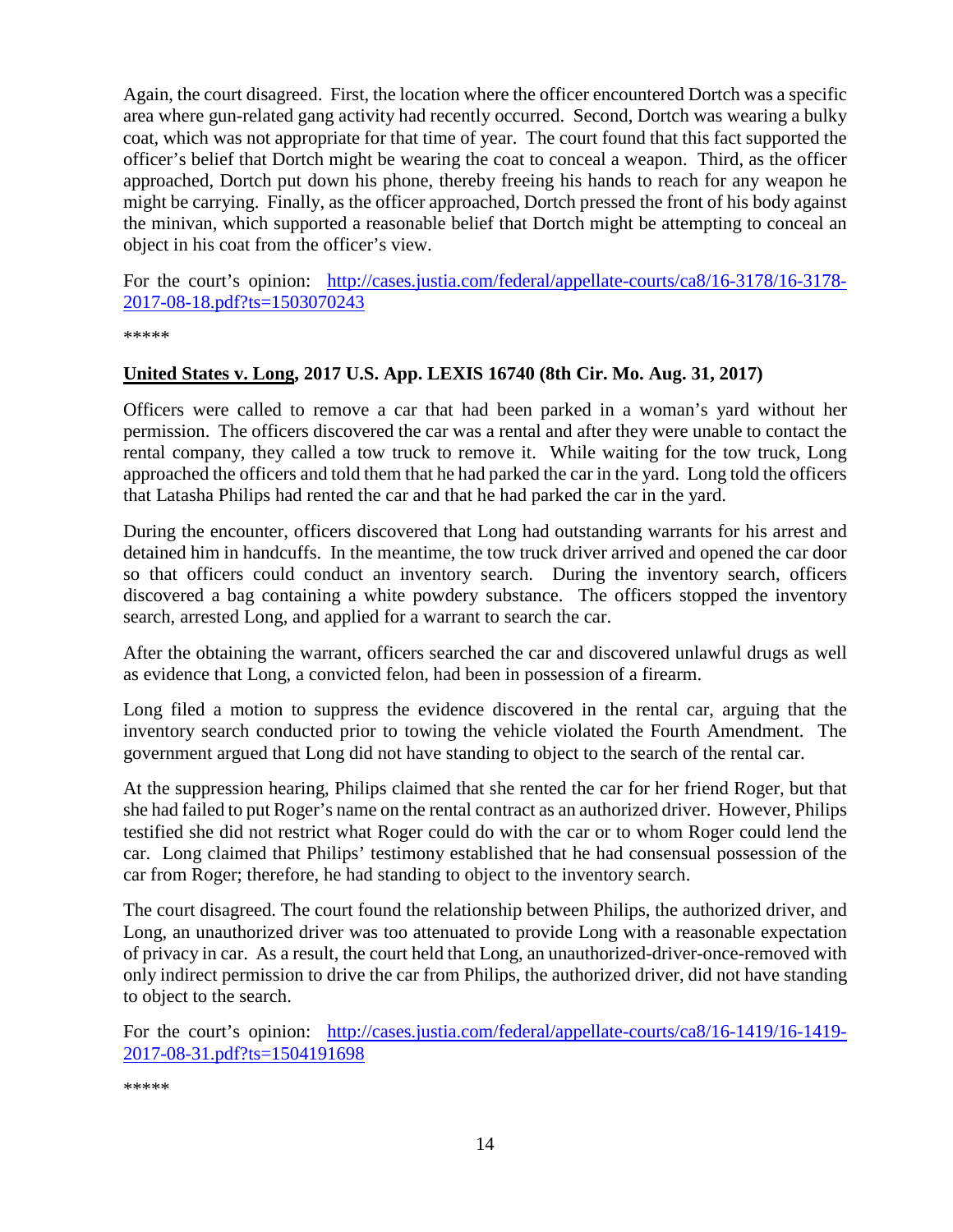## <span id="page-14-0"></span>**Tenth Circuit**

### <span id="page-14-1"></span>**United States v. Thompson, 866 F.3d 1149 (10th Cir. Kan. Aug. 8, 2017)**

Thompson and several co-defendants were convicted of a variety of federal drug offenses. Before trial, the district court admitted cell-service location information (CSLI) the government obtained with a court order pursuant to *§ 2703(d)* of the *Stored Communications Act* (*SCA*).

Thompson filed a motion to suppress the CSLI, arguing that a cell phone user's location is protected by the Fourth Amendment; therefore, to obtain his CSLI, the government was required to obtain a warrant supported by probable cause.

The court disagreed. The court held that cell-phone users lack a reasonable expectation of privacy in their historical CSLI because they voluntarily convey CSLI to third parties who create records of that information for their own business purposes. In so ruling, the court followed the Fourth, Fifth, Sixth and Eleventh Circuits, which have already held that CSLI is a business record created by a third party, the cell phone service providers, from information that cell-phone users turn over voluntarily. The court noted that until the Supreme Court instructs the lower courts otherwise, it was bound to follow the Fourth Amendment's "third-party" doctrine. The court added that the Supreme Court recently granted certiorari in [United States v. Carpenter,](https://www.supremecourt.gov/qp/16-00402qp.pdf) a Sixth Circuit case, to address whether the Fourth Amendment permits the warrantless seizure and search of CSLI.

For the court's opinion: [http://cases.justia.com/federal/appellate-courts/ca10/15-3313/15-3313-](http://cases.justia.com/federal/appellate-courts/ca10/15-3313/15-3313-2017-08-08.pdf?ts=1502208063) [2017-08-08.pdf?ts=1502208063](http://cases.justia.com/federal/appellate-courts/ca10/15-3313/15-3313-2017-08-08.pdf?ts=1502208063)

\*\*\*\*\*

## <span id="page-14-2"></span>**United States v. Cone, 2017 U.S. App. LEXIS 16170 (10th Cir. Okla. Aug. 24, 2017)**

A police officer stopped Cone for driving a vehicle without a functioning license plate light, a violation of Oklahoma law. The stop occurred in the parking lot of a hotel where the officer had made numerous arrests for drug trafficking and firearms offenses. The officer asked Cone for his driver's license and told him that his car's tag light was not working. The officer also asked Cone, if he had "ever been in trouble before." When Cone replied, "yes," the officer asked him if he had ever "been to prison before." Again, Cone replied, "yes." Cone then falsely told the officer that he had been to prison for money laundering. The officer stated that the vast majority of time he would question those he pulled over to determine if they had any violent history in their past that might pose a safety risk to him. The officer also asked Cone what he was doing at the hotel, about which the officer and Cone spoke very briefly.

The officer directed Cone to exit his vehicle while he ran a warrant check and status check of Cone's license. As Cone got out of his vehicle, the officer saw the butt of a pistol protruding from under the vehicle's center console. When the officer told Cone to get on the ground, Cone tried to flee, but was quickly apprehended by the officer. A back up officer arrived and seized the pistol from Cone's vehicle. While she was securing the pistol, the officer smelled the odor of marijuana emanating from the passenger side of Cone's vehicle. The officer found a backpack in the vehicle that contained marijuana, methamphetamine, and drug paraphernalia.

The government charged Cone with drug and firearm offenses.

Cone filed a motion to suppress the evidence seized from his vehicle. Cone argued that the officer's questions about his criminal history and travel plans violated the Fourth Amendment